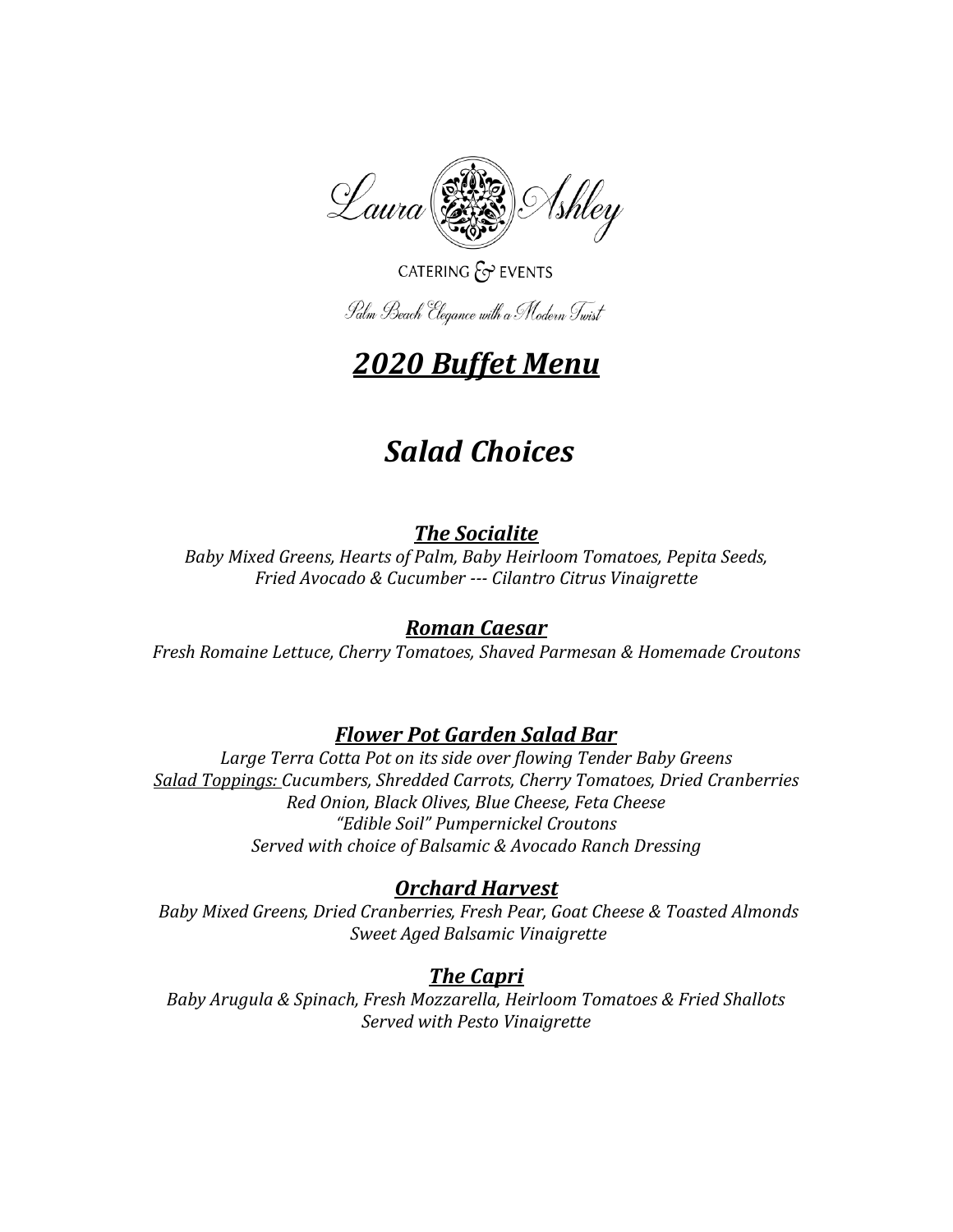## *Entrée Choices*

## *BEEF*

*Grilled Marinated Flank Steak Served with Onion Chutney & Fresh Chimichurri Sauce*

### *Roasted New York Strip Loin*

*Served with Horseradish Cream Sauce*

#### *Braised Beef Tips Served with a Burgundy Reduction Sauce*

*Chef Carved Filet Mignon Served with Horseradish Cream Sauce & Burgundy Demi Sauce ON Sale! Additional \$9.99pp*

## *Poultry*

#### *Chicken Bella Roasted Artichoke Hearts & Baby Bella Mushrooms Lemon Shallot Cream Sauce*

*Chicken Parmesan Traditional Homemade Marinara, Fresh Mozzarella & Basil* 

> *Pecan Encrusted Chicken Dijon Mustard Cream Sauce*

*Grilled Chicken Pesto Served in Pesto Cream Sauce garnished with Sun Dried Tomatoes*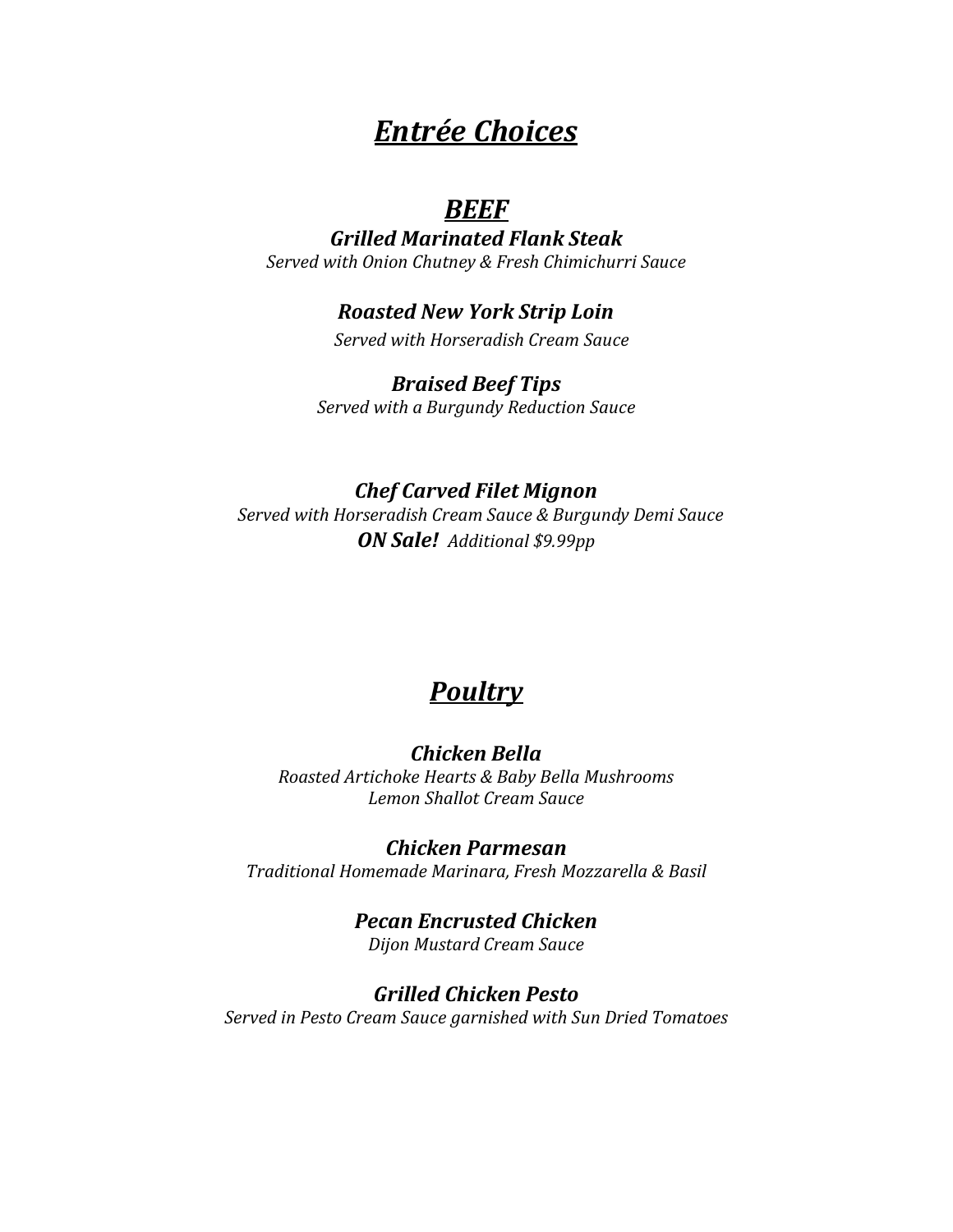## *Seafood*

#### *Seaside Paella Mussels, Calamari, Shrimp & Bay Scallops*

## *Almond Crusted Mahi Mahi*

*Served with steamed Confetti Bell Peppers & Clementine Burre Blanc*

### *Tuscan Broiled Salmon*

*Red Snapper Picatta Fried Capers, Grilled Lemons, Sundried Tomatoes & White Wine Sauce*

> *New England Style Crab Cakes –5oz Served with Remoulade Sauce Additional \$4.99pp*

> > *Lobster Ravioli Served with Ala Vodka Sauce Additional \$4.99pp*

# *Vegan Entrée Options*

*Wild Mushroom Strudel --***\*Vegan** Phyllo filled with sautéed Mushrooms & Artichokes

> *Eggplant Rollatini –\*Vegan Cashew Ricotta Served over steamed Spaghetti Squash*

*Butternut Squash Ravioli --\*Contains Dairy*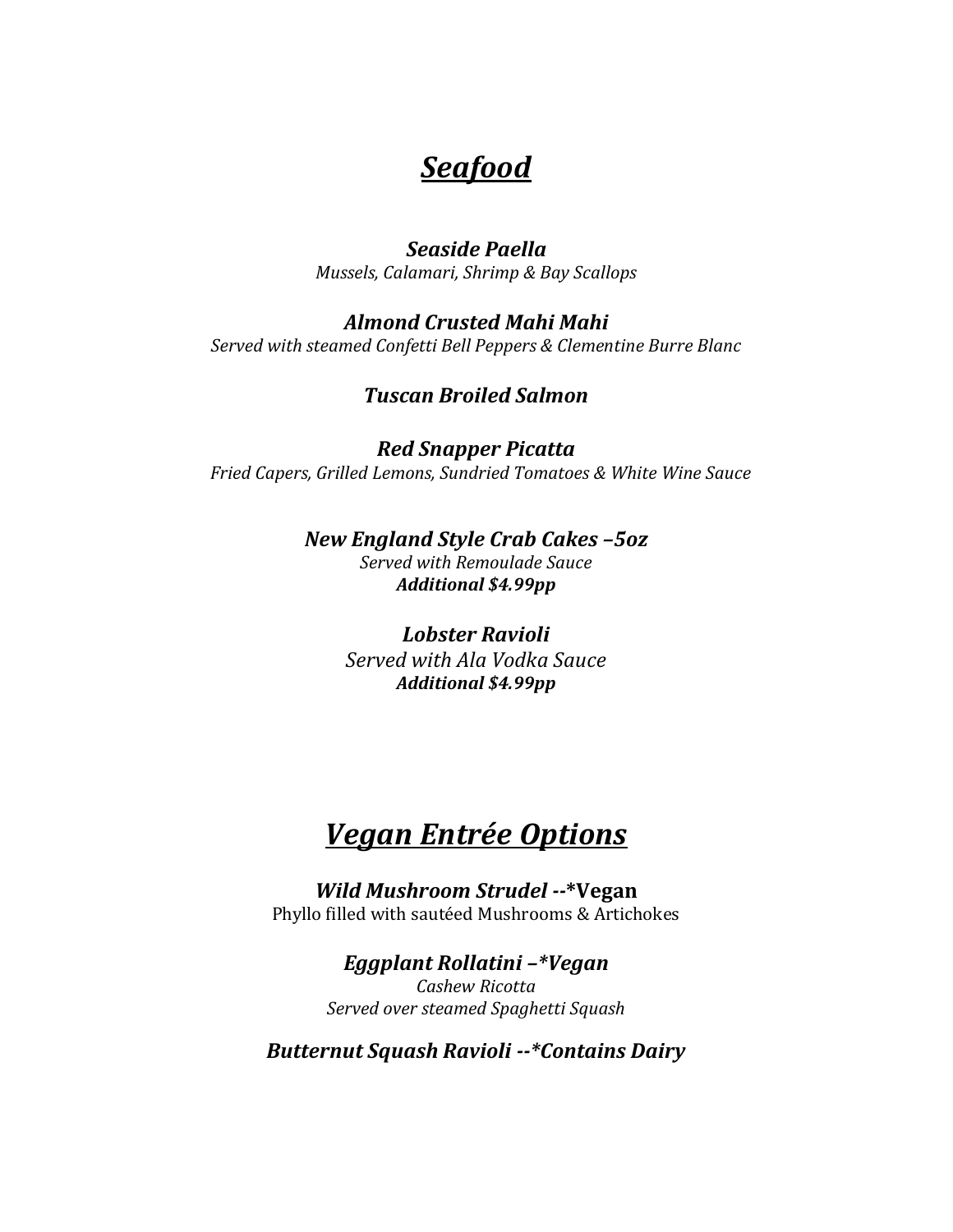## *Side Dishes*

#### *Gnocchi with Spinach & Parmesan Cream Sauce*

#### *Sage Buttered Spaghetti Squash*

#### *Roasted Brussel Sprouts*

*Sautéed Green Beans Applewood Bacon Crumble & Shaved Parmesan*

*Three Cheese Ravioli Served with Mushroom Cream Sauce or Traditional Homemade Marinara*

### *Penne Pasta with Artichoke Cream*

*Creamy Mushroom & Sundried Tomato Polenta* 

*Butternut Squash & Yam Soufflé* 

*Herb Rice Pilaf* 

*Roasted Colorful Cauliflower*

*Roasted Truffle & Parmesan Potatoes*

*Horseradish Mashed Potatoes*

*Summer Squash Medley*

*Tuscan Vegetable Platter Seasonal vegetables served warm garnished with Balsamic Glaze*

*(Continued)*